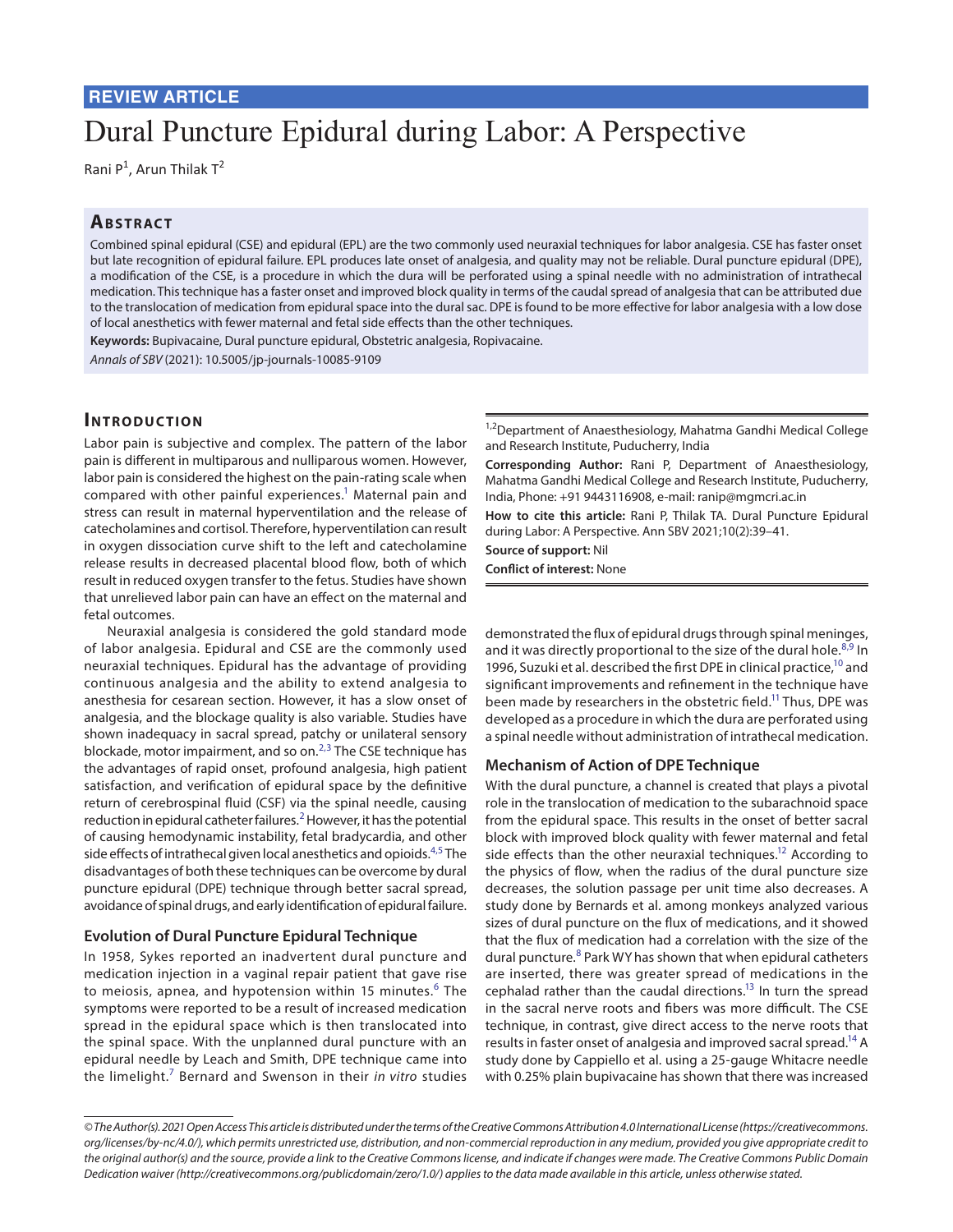caudal spread and the median cranial spread was T10 for the dural puncture epidural.<sup>[2](#page-2-1)</sup> Increased caudal spread and block symmetry were seen among those who had CSE and DPE in a study done by Chau et al.<sup>15</sup>

## **Dural Puncture Epidural in Obstetric Population**

In the modern world, standard obstetric care in a country is reflected by the availability and acceptance of analgesia for labor. The main goals of labor analgesia are pain reduction, reduced motor block to allow ambulation, allow the women to participate in birthing, and minimal effect on the fetus.<sup>16–[20](#page-2-16)</sup> To achieve this goal, proper drug/ concentrations, route, and dosage should be accurately delivered. Studies comparing DPE and other neuraxial techniques for labor analgesia are listed in [Table 1.](#page-1-0)

## **Factors Influencing Transmeningeal Spread of Drug**

### *Relation between Size of Dural Puncture and Efficacy of DPE Technique*

Systemic review by Layera et al. showed that there was not much difference between the different size of dural puncture and efficacy of labor analgesia. However, comparatively larger size puncture resulted in faster onset of action.<sup>[21](#page-2-17)</sup>

#### *Drug and Drug Dosage*

Total drug mass constitutes another factor as increased number of drug molecules inside the epidural space will promote sufficient

natural transmeningeal diffusion for dural holes, and randomized controlled trials have shown better spread of bupivacaine than lidocaine and that transmeningeal flux of ropivacaine may be similar to that of bupivacaine than lidocaine.<sup>18</sup>

## **Drugs Used for DPE in Obstetric Population**

Bupivacaine is the most widely used long-acting amide local anesthetic followed by ropivacaine, which is a levorotatory propyl homologue of bupivacaine. Due to its structural features and physicochemical properties ropivacaine is found to be less toxic to the nervous system. Currently available epidural analgesic regimen recommends adding opioids into local anesthetics to provide superior analgesia by sparing local anesthetics and prolonging the analgesic duration. Intermittent epidural bolus technique of labor pain control is preferred over continuous infusion for maintenance in terms of less local anesthetic consumption and less incidence of side effects.

## **Side Effects in Dural Puncture Epidural Technique**

Adverse effects such as pruritis and maternal hypotension were found to be less reported among the DPE women.<sup>15</sup> However, symptoms such as back ache, neck ache, and cesarean section were similar in DPE as in other techniques.<sup>17</sup> Studies have shown that fetal bradycardia was less commonly seen among those who received DPE.<sup>15-17</sup> The incidence of postdural puncture headache was also minimal with the DPE technique.

| S. no.         | Study                     | Design                                  | <b>Objective</b>                                                          | <b>Technique</b>                      | Medication                                                                                                                                                   | <b>Findings</b>                                                                                                                      |
|----------------|---------------------------|-----------------------------------------|---------------------------------------------------------------------------|---------------------------------------|--------------------------------------------------------------------------------------------------------------------------------------------------------------|--------------------------------------------------------------------------------------------------------------------------------------|
| $\mathbf{1}$   | Cappiello O<br>et al. $2$ | Randomized<br>controlled trial<br>(RCT) | Onset, sacral spread,<br>and overall quality<br>of labor analgesia        | Group DPE and group<br>EPL            | 12 mL-2.5 mg/dL<br>bupivacaine                                                                                                                               | Group DPE had better onset<br>of analgesia with consistent<br>S1 dermatome blockade<br>(bilateral) throughout the<br>study           |
| 2              | Gupta D<br>et al. $17$    | <b>RCT</b>                              | Efficacy between<br>continuous lumbar<br>epidural (CLE) and<br><b>DPE</b> | Group DPE and group<br><b>CSE</b>     | 0.125% bupivacaine<br>along with 10 mcg/mL<br>fentanyl                                                                                                       | DPE had lower immediate<br>failure rate and higher<br>incidence of intraprocedure<br>paresthesia than CLE                            |
| $\overline{3}$ | Chau A<br>et al. $^{18}$  | <b>RCT</b>                              | Time taken to<br>numeric pain<br>rating scale<br>to $\leq$ 1              | EPL, DPE, and CSE                     | 20 mL of 0.125%<br>bupivacaine and<br>2 mcg/mL of fentanyl<br>in group EPL and DPE<br>and 1.7 mg of<br>bupivacaine and<br>17 mcg of fentanyl<br>in group CSE | Onset of analgesia was<br>most rapid with CSE and<br>DPE had better sacral<br>spread                                                 |
| $\overline{4}$ | Wilson SH<br>et al. $19$  | <b>RCT</b>                              | Assess the onset of<br>labor analgesia                                    | Group LE (lumbar<br>epidural) and DPE | 12 mL 0.125%<br>bupivacaine and<br>50 mcg fentanyl                                                                                                           | DPE was associated with the<br>much faster time to visual<br>analog scale $\leq$ 10 mm in<br>comparison with the<br>lumbar epidurals |
| 5              | Yadav P<br>et al. $20$    | <b>RCT</b>                              | Onset and<br>duration of<br>analgesia                                     | DPE and epidural                      | 10 mL of ropivacaine<br>(0.2%) with fentanyl<br>$(2 \text{mcg/mL})$                                                                                          | Faster onset, increased<br>duration of analgesia and<br>better quality of analgesia<br>in DPE than epidural                          |

<span id="page-1-0"></span>**Table 1:** Studies comparing dural puncture epidural (DPE) technique with group epidural (EPL), and combined spinal epidural (CSE) for labor analgesia